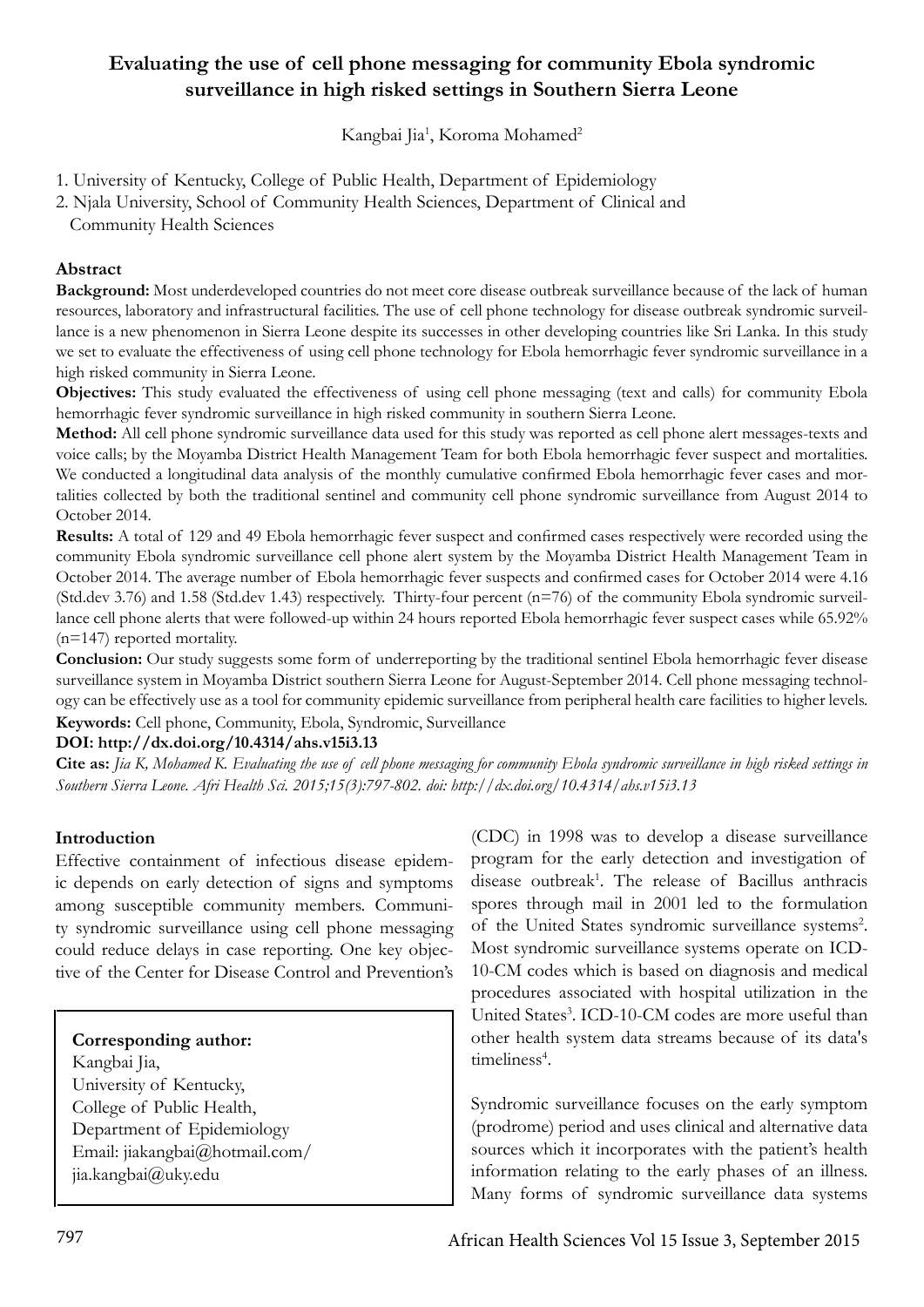exist. An optimal syndromic surveillance system integrates data from multiple sources thereby leading to an increased investigator's confidence<sup>4</sup> .

The first case of Ebola Hemorrhagic Fever (EHF) in Sierra Leone was documented on 27<sup>th</sup> May 2014 in Kailahun district<sup>5</sup>. Early epidemiological studies reported it to have been imported from neighbouring Guinea<sup>6</sup>. As of December 2014, the national cumulative confirmed cases and death of EHF for Sierra Leone was 9,633 and 2,827 respectively with Moyamba District accounting for 3.01% of the national cumulative confirmed cases<sup>7</sup>.

#### **Method**

To evaluate the effectiveness of using cell phone short message service (SMS) text and voice messaging for community EHF syndromic surveillance in high risked community in southern Sierra Leone we conducted a longitudinal data analysis of monthly EHF suspect and mortality cases collected by both the traditional sentinel and community cell phone EHF syndromic surveillance for the period August 2014 to October 2014. For analysis purpose, we considered August 2014 to September 2014 as the traditional sentinel surveillance period and October 2014 as the community cell phone EHF syndromic surveillance period. Moyamba District started using community cell phone EHF syndromic surveillance in October 2014. The district was selected as our surveillance area because it recorded the highest Ebola incidence density and laboratory confirmed EHF cases and mortalities in southern Sierra Leone during the period under review.

Ethical approval for this study was obtained from the Ethical Board of Njala University in Sierra Leone. We did not collect informed consent from the study subjects because the data used in this study could not be medically linked to any personal health data bank and this data was collected as part of Moyamba District Health Management Team (MDHMT) national public health response effort to contain EVD-2014 outbreak in Sierra Leone.

# **Moyamba District Community Syndromic Surveillance System**

Moyamba District has a population of 278, 119<sup>7</sup> . The district has extensive uninterrupted cell phone coverage for all mobile phone companies operating in Sierra Leone. More than three million Sierra Leonean adults own cell phones while the total population that have access

to cell phone is about four million people<sup>10</sup>. About  $2\%$ of Moyamba District's population has accessed to cell phone<sup>7</sup>.

The MDHMT operates an Ebola Task Force with support from the international medical charity Action Contre la Famin (ACF). The task force educate residents through various radio discussion and phone-in programs about Ebola transmission methods, control and prevention. Community members who take part in these radio programs do so in different dialects including the predominantly Mende dialect. Non-Mende contributors to these health discussion programs also have their messages translated into the common Mende dialect for better understanding and later into English for record keeping purpose.

Moyamba District community members with access to cell phone can also communicate through SMS messaging to the Ebola syndromic surveillance officers and volunteers or directly to the MDHMT Ebola Task Force headquarters issues relating to Ebola outbreak in their various community. Community members who cannot write English can have a literate to report on the existence of Ebola suspects or mortality in their community through SMS messaging.

For easy and effective EHF surveillance Moyamba District was divided into three zones with each zone headed by an Ebola syndromic surveillance zonal commander. For this study, community Ebola surveillance includes reporting of EHF suspect or mortality by community members, Ebola syndromic surveillance officers, and community Ebola surveillance volunteers to the Moyamba District EHF surveillance headquarters. Upon receiving a report about an EHF suspect or death, disease outbreak investigators from the MDHMT disease surveillance headquarters will evacuate the Ebola suspect to an Ebola treatment center. If the case is deceased, an Ebola burial team will be dispatched to pick up the body for safe burial.

This study considered an EHF case as an Ebola suspect which was confirmed positive through various laboratory diagnosis including but not restricted to PCR and viral isolation. An EHF suspect is defined as someone who is ill with onset of fever and not responding to treatment for usual causes of fever in the area, and has at least one of the following signs: bloody diarrhoea, bleeding from gums, bleeding into skin (purpura), bleeding into eyes and urine<sup>8</sup>.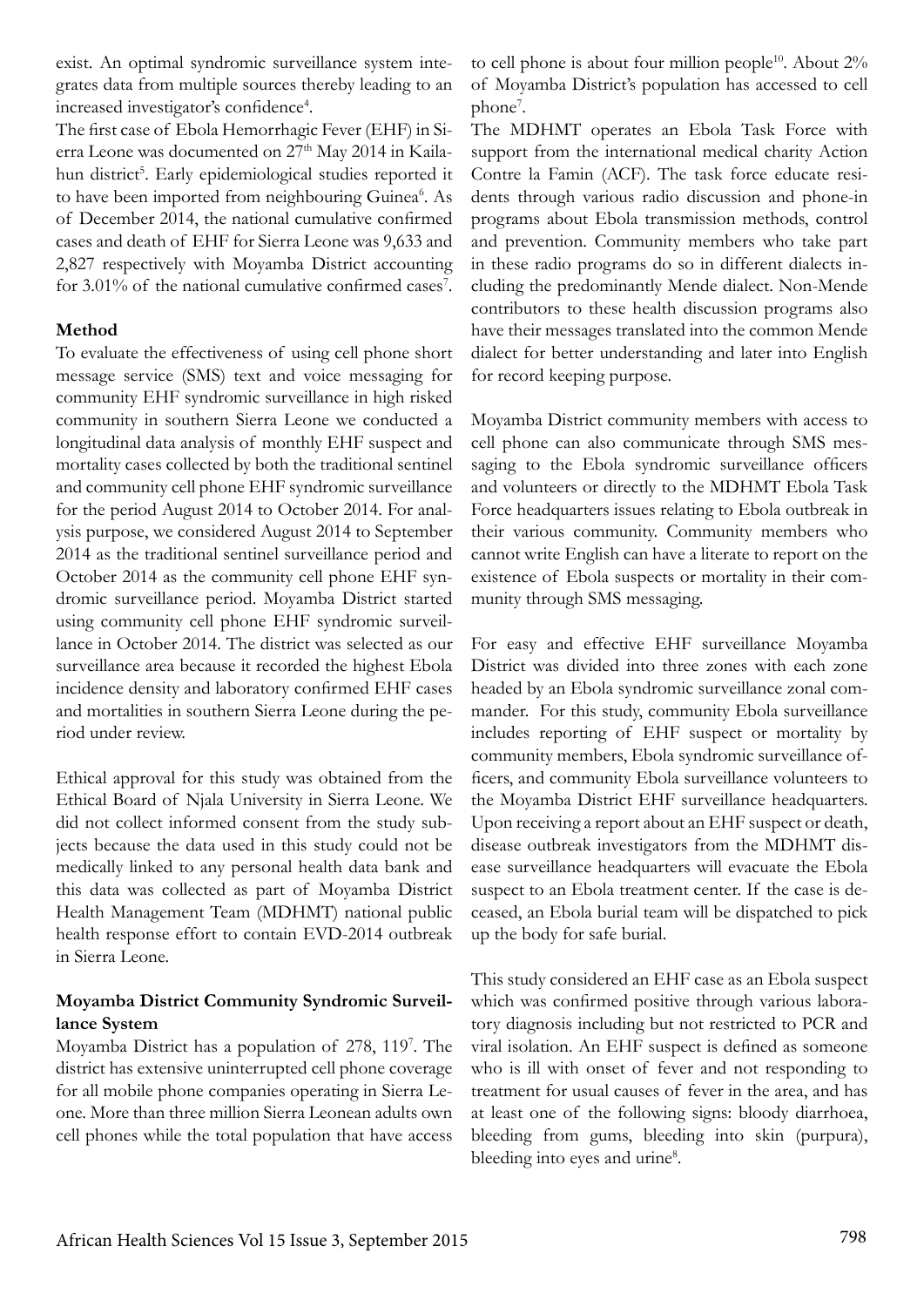#### **Study site and data flow**

Sierra Leone is divided into 13 districts with the Western Area Rural and Western Area Urban district collectively forming the Western Area Health District. There is a DHMT in each district containing at least 50 peripheral health units (PHU) and over 100 technical staff that are responsible for planning, organizing and monitoring health provision, training healthcare personnel, working with communities and supplying equipment and drugs<sup>9</sup>. A National Ebola Response Center (NERC) formed by the Ministry of Health and Sanitation (MOHS) coordinates, monitors and evaluates the various national EHF containment measures. The NERC's Ebola surveillance system data originates from the DHMT level and flows through the provincial level to the national level in the capital Freetown. It is based on a weekly MS Excel information bulletin system which starts from the Maternal Child Health Post and goes through the Community Health Post to the Community Health Center and finally to the DHMT.

#### **Data quality assurance**

Data analysis for this study underwent three quality assessments: primary contact level assessment, secondary assessment at DHMT briefing, and a follow up assessment action. For effective contact tracing EHF syndromic surveillance officers record the following variables; age, sex, name and location of suspect or deceased case with each variable checked at each assessment level. To prevent recall bias community cell phone EHF syndromic surveillance alerts were also recorded on MS Excel sheet and later traced on a white board. All community cell phone EHF syndromic surveillance alerts for both Ebola suspect or mortality case were followed-up for confirmation by a Community Health Officer and an EHF contact tracer after they had been recorded at the Moyamba District EHF syndromic surveillance headquarters.

#### **Analysis**

We determined the descriptive statistics for both Ebola surveillance periods and compared the optimum EHF surveillance data collected for all types of EHF cases and mortalities for the review periods. Cell phone syndromic surveillance data for this study were reported as cell phone SMS text or voice messages by the MDHMT for both EHF suspect and mortality cases. Health cases and population indicators not related to EHF were not included in this analysis. Student's t-test was used to determine the statistical significance of the result for this study.

#### **Results**

A total of 129 EHF suspect cases and 199 EHF mortalities were recorded by the Moyamba DHMT in October 2014 using the community syndromic surveillance cell phone alerts system. The average number of EHF suspects and confirmed cases for October 2014 were 4.16 (Std.dev 3.76) and 1.58 (Std.dev 1.43) respectively. The number of EHF suspect cases reported using cell phone syndromic surveillance alerts messaging for October 2014 were statistically significant at 0.05 level (t-test 3.499, p-value 0.000443). The average number EHF mortalities reported by cell phone syndromic surveillance system was 6.42 (Std.dev 3.91, 95% CI 5.88-6.94). The number of EHF mortalities reported using cell phone syndromic surveillance alerts messaging for October 2014 were also statistically significant at 0.05 level (t-test 4.323, p-value 0.003443).There was a strong positive linear correlation (R 0.8493) between cell phone syndromic surveillance reported EFH suspect cases and deaths when data was stratified for chiefdoms in Moyamba District (Table 1). There was also a strong positive linear correlation (R 0. 8055) between cell phone syndromic surveillance data for EFH suspect cases and seropositivity in October 2014.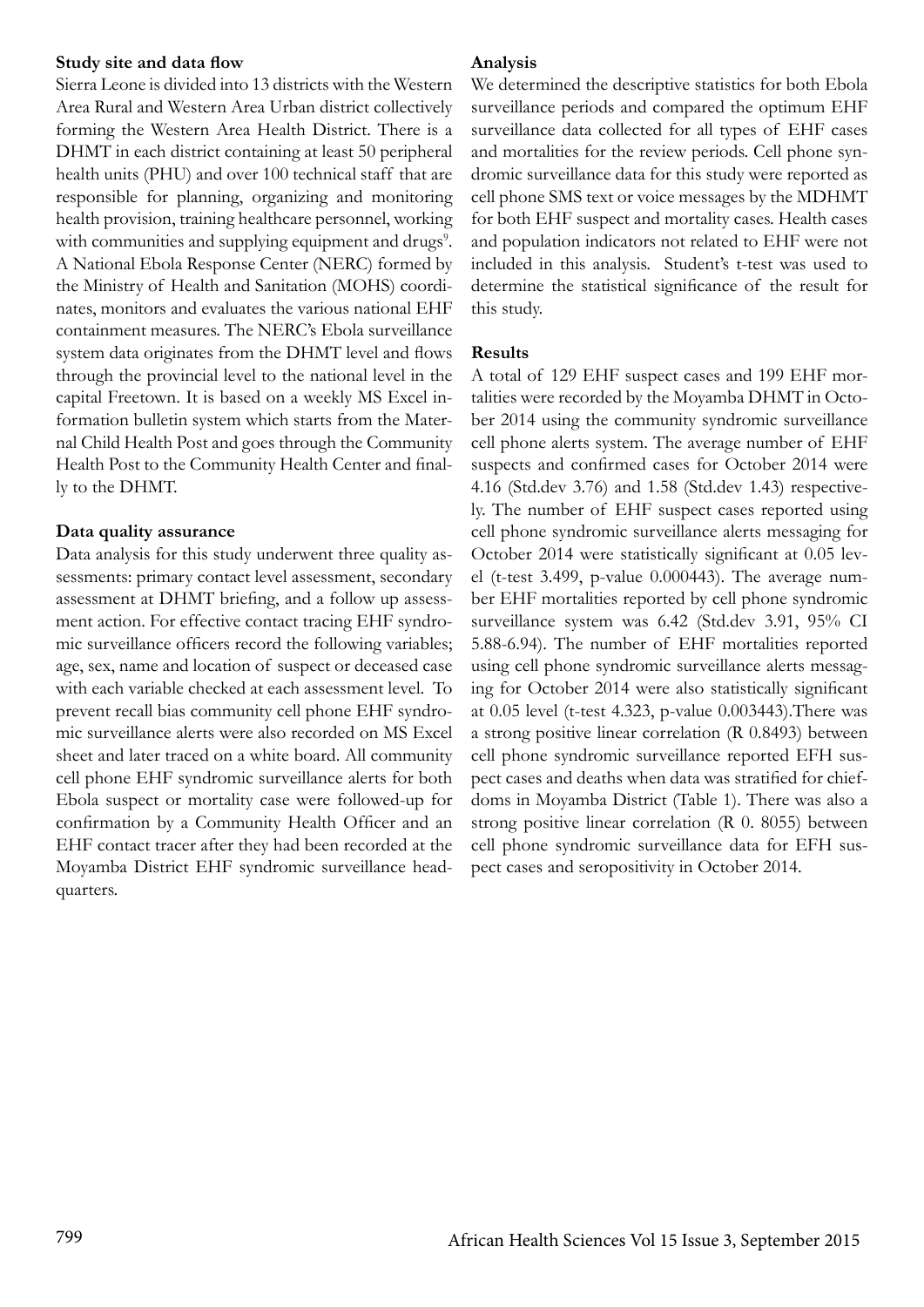|              |                  |                |                | Lab              | Positive         | Lab              | Positive         |                  |                  |
|--------------|------------------|----------------|----------------|------------------|------------------|------------------|------------------|------------------|------------------|
|              | Suspect          | Suspect        |                | positive         | $\frac{0}{0}$    | positive         | $\frac{0}{0}$    |                  |                  |
|              | <b>EHF</b>       | <b>EHF</b>     |                | suspected        | among            | dead             | among            | Positive         | Positive         |
| Chiefdom     | cases            | deaths         | Total          | case             | suspects         | case             | death            | total            | $\frac{0}{0}$    |
| Bagruwa      | $\overline{2}$   | 10             | 12             | $\overline{0}$   | $\boldsymbol{0}$ | $\theta$         | $\boldsymbol{0}$ | $\boldsymbol{0}$ | $\boldsymbol{0}$ |
| Bumpeh       | 5                | 18             | 23             | $\overline{0}$   | $\overline{0}$   | $\theta$         | $\boldsymbol{0}$ | $\boldsymbol{0}$ | $\boldsymbol{0}$ |
|              |                  |                |                |                  |                  |                  |                  |                  |                  |
| Dasse        | $\theta$         | 13             | 13             | $\theta$         | $\theta$         | $\boldsymbol{0}$ | $\boldsymbol{0}$ | $\boldsymbol{0}$ | $\boldsymbol{0}$ |
| Fakunya      | 26               | 23             | 49             | 8                | 30.8             | $\boldsymbol{0}$ | $\boldsymbol{0}$ | 8                | 16.0             |
| Kaiyamba     | 25               | 26             | 51             | 3                | 12.0             | $\boldsymbol{0}$ | $\boldsymbol{0}$ | $\overline{3}$   | 5.9              |
| Kamajei      | $\overline{2}$   | $\overline{2}$ | $\overline{4}$ | $\overline{0}$   | $\overline{0}$   | $\mathbf{0}$     | $\mathbf{0}$     | $\boldsymbol{0}$ | $\theta$         |
| Kargboro     | 5                | 18             | 23             | $\overline{2}$   | 40.0             | $\boldsymbol{0}$ | $\boldsymbol{0}$ | $\overline{2}$   | 8.7              |
| Kombora      | $\overline{0}$   | 7              | 7              | $\overline{0}$   | $\theta$         | $\boldsymbol{0}$ | $\theta$         | $\overline{0}$   | $\theta$         |
| Kori         | 14               | 19             | 33             | $\overline{7}$   | 50.0             | $\overline{3}$   | 15.8             | 10               | 30.3             |
| Kowa         | $\theta$         | $\overline{4}$ | $\overline{4}$ | $\boldsymbol{0}$ | $\boldsymbol{0}$ | $\boldsymbol{0}$ | $\boldsymbol{0}$ | $\boldsymbol{0}$ | $\boldsymbol{0}$ |
| Lower        |                  |                |                |                  |                  |                  |                  |                  |                  |
| <b>Banta</b> | 30               | 23             | 53             | 18               | 60.0             | $\boldsymbol{0}$ | $\boldsymbol{0}$ | 18               | 34.0             |
| Ribbi        | 20               | 26             | 46             | 11               | 55.0             | $\overline{3}$   | 11.5             | 14               | 29.8             |
| Timadale     | $\theta$         | 8              | 8              | $\boldsymbol{0}$ | $\boldsymbol{0}$ | $\boldsymbol{0}$ | $\boldsymbol{0}$ | $\boldsymbol{0}$ | $\theta$         |
| Upper        |                  |                |                |                  |                  |                  |                  |                  |                  |
| Banta        | $\boldsymbol{0}$ | $\overline{2}$ | $\overline{2}$ | $\overline{0}$   | $\theta$         | $\theta$         | $\boldsymbol{0}$ | $\theta$         | $\boldsymbol{0}$ |
| <b>TOTAL</b> | 129              | 199            | 328            | 49               | 38.0             | 6                | 3.0              | 55               | 16.5             |

# **Table 1. Adjusted cellphone syndromic data alerts for EHF suspects, deaths and laboratory findings by chiefdom in Moyamba District for October 2014**

Out of the 260 community syndromic surveillance cell phone alerts made in October 2014, 85.77% (n=223) were successfully followed up within a day (<24hrs), 13.85% (n=36) were unmet calls, while 0.38% (n=1) was false alert (Table 2). Thirty-four percent (n=76) of the alerts that were followed-up within 24hrs reported EHF suspect cases while 65.92% (n=147) reported mortality. The number of suspect EHF cases reported from these alerts were slightly positively correlated (R 0.0537) with EHF mortality. The percentage of <24hrs cell phone syndromic surveillance alerts received for EHF mortality (65.9%) was almost twice that for suspects (34.1%) cases.

|  | Table 2. Cellphone alerts distribution by EHF suspects and death October 2014 |  |
|--|-------------------------------------------------------------------------------|--|
|  |                                                                               |  |

| <b>Alert</b> | Type of   No. of Alert |       | <b>Suspect</b> |               | Death          |       |
|--------------|------------------------|-------|----------------|---------------|----------------|-------|
|              |                        | $\%$  |                | $\frac{0}{0}$ |                | $\%$  |
| $<$ 24 hr    | 223                    | 85.77 | 76             | 34.08         | 147            | 65.92 |
| Unmet        |                        |       |                |               |                |       |
| alert        | 36                     | 13.85 | 14             | 38.89         | 5              | 13.89 |
| False        |                        |       |                |               |                |       |
| Alert        |                        | 0.38  |                | --            | $\overline{0}$ | --    |
| <b>Total</b> | 260                    | 100   | 103            |               | 157            | --    |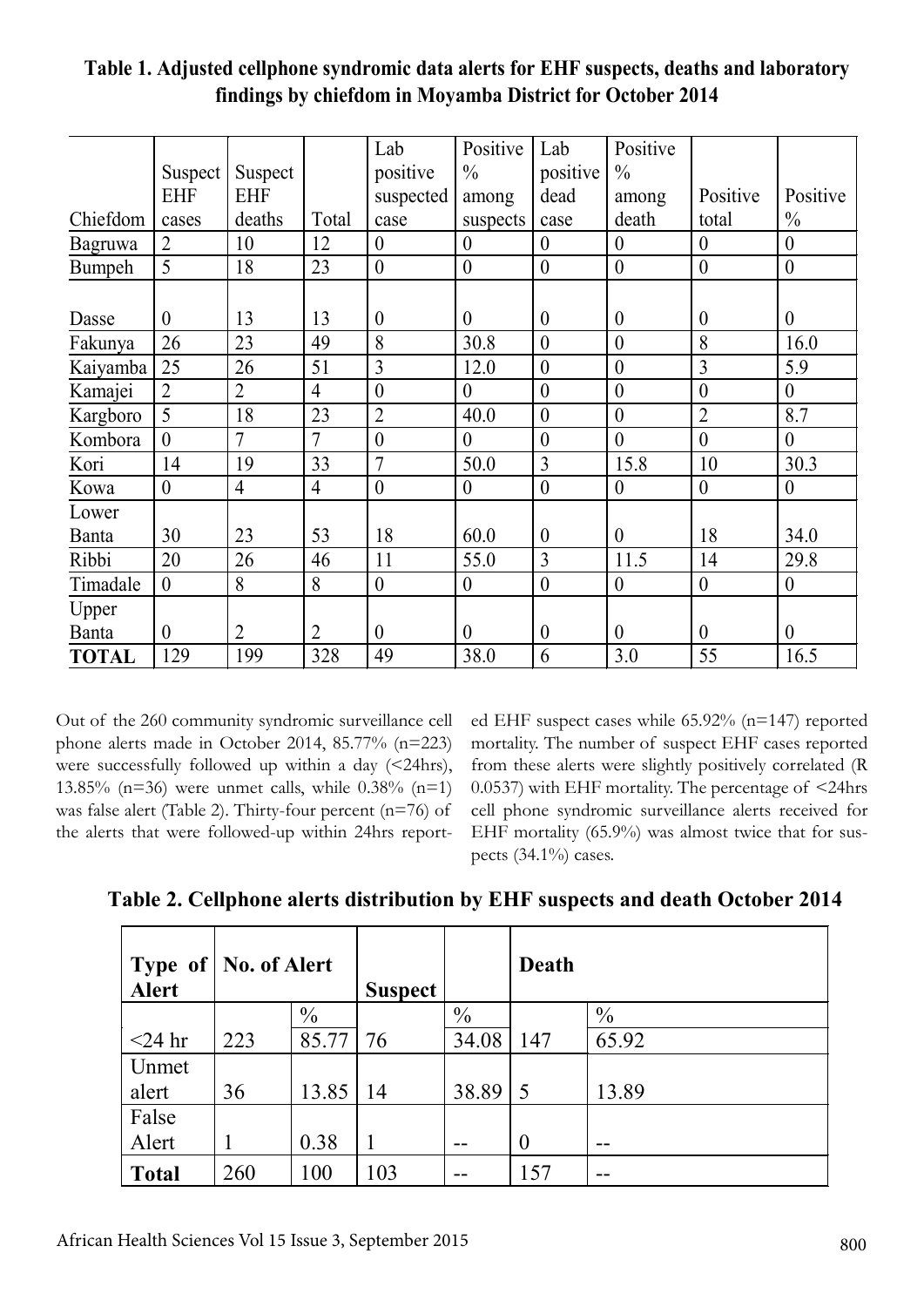Fifty EHF confirmed cases and 4 EHF mortalities were recorded by the Moyamba DHMT using the traditional sentinel disease surveillance for August-September 2014 (Table 3). The average number of EHF suspect and confirmed cases reported by the traditional sentinel disease surveillance for August-September 2014 were 1.14 (Std.dev 2.47) and 1.07(Std.dev 2.31) respectively. The Student t-test for daily EHF suspect cases for August-September 2014 was non significance at 0.05 level (t-test1.146, p-value 0.13).

| <b>Months</b> | <b>EHF</b> confirmed<br>cases | <b>EHF</b> mortality | <b>Total</b> |
|---------------|-------------------------------|----------------------|--------------|
|               |                               |                      |              |
| August        | 4                             |                      |              |
| September     | 46                            | 3                    | 49           |
|               |                               |                      |              |
| October       | 38                            | 25                   | 63           |

**Table 3. Monthly EHF cases and mortality for Moyamba District August-November 2014**

There was weak correlation between the traditional sentinel surveillance data for suspect cases and deaths (r=0.0013) when data was stratified for chiefdoms in Moyamba District for August-September 2014 and correlation was also weak (r=0.00024) for EFH suspect cases and seropositivity.

According to the NERC, the cumulative confirmed cases and mortality for EHF Moyamba District for the months of August, September, October, November and 2014 were: 4 (death=1), 46 (death= 3), 38 (death=25), 64 (death=8), and 25 (death= $3$ ) respectively<sup>7</sup>.

#### **Discussion**

The use of cell phone technology to monitor epidemic outbreak though a novelty in Sierra Leone yet seems to be a promising syndromic surveillance tool. More than one million Sierra Leonean adults own a cell phone<sup>10</sup>. Community syndromic surveillance by cell phone has major advantages including its scalability which enable large number of susceptible people to be monitored at the same time thereby reducing the cost of additional surveillance.

Out of the 260 community syndromic surveillance cell phone alerts made in October 2014, there were 55 (EHF positive cases=49, EHF positive deaths= 6) laboratory positive EHF results which is slightly higher than the combined number of positive EHF cases for August and September 2014. The total laboratory positive EHF results recorded for August 2014 and September 2014 was 54 (EHF positive cases=50, EHF positive deaths  $= 4$ <sup>7</sup>. Although this study only analysed EHF cases and mortality recorded by the community cell phone syndromic surveillance system during the review period, our study tends to suggest some form of under reporting by the traditional sentinel EHF disease surveillance system.

The surprisingly effective and timely reporting of EHF suspect cases and deaths demonstrated by the increased number of confirmed EHF cases and incidence in October 2014 in our study compared to the period prior to the use of community cell phone syndromic surveillance system forces the need for further exploration about the accuracy and widespread use of cell phone technology in monitoring infectious disease outbreak in resource-poor countries.

Our study did not factor the significance of unmet (alerts that were not followed up) alerts which accounted for 13.85% of the monthly syndromic surveillance cell phone alerts on the number of EHF suspect cases and incidence identified in November 2014. Future studies should look into importance of unmet and false alerts on the incidence and confirmed suspect cases of EHF as well as the impact of stratifying community